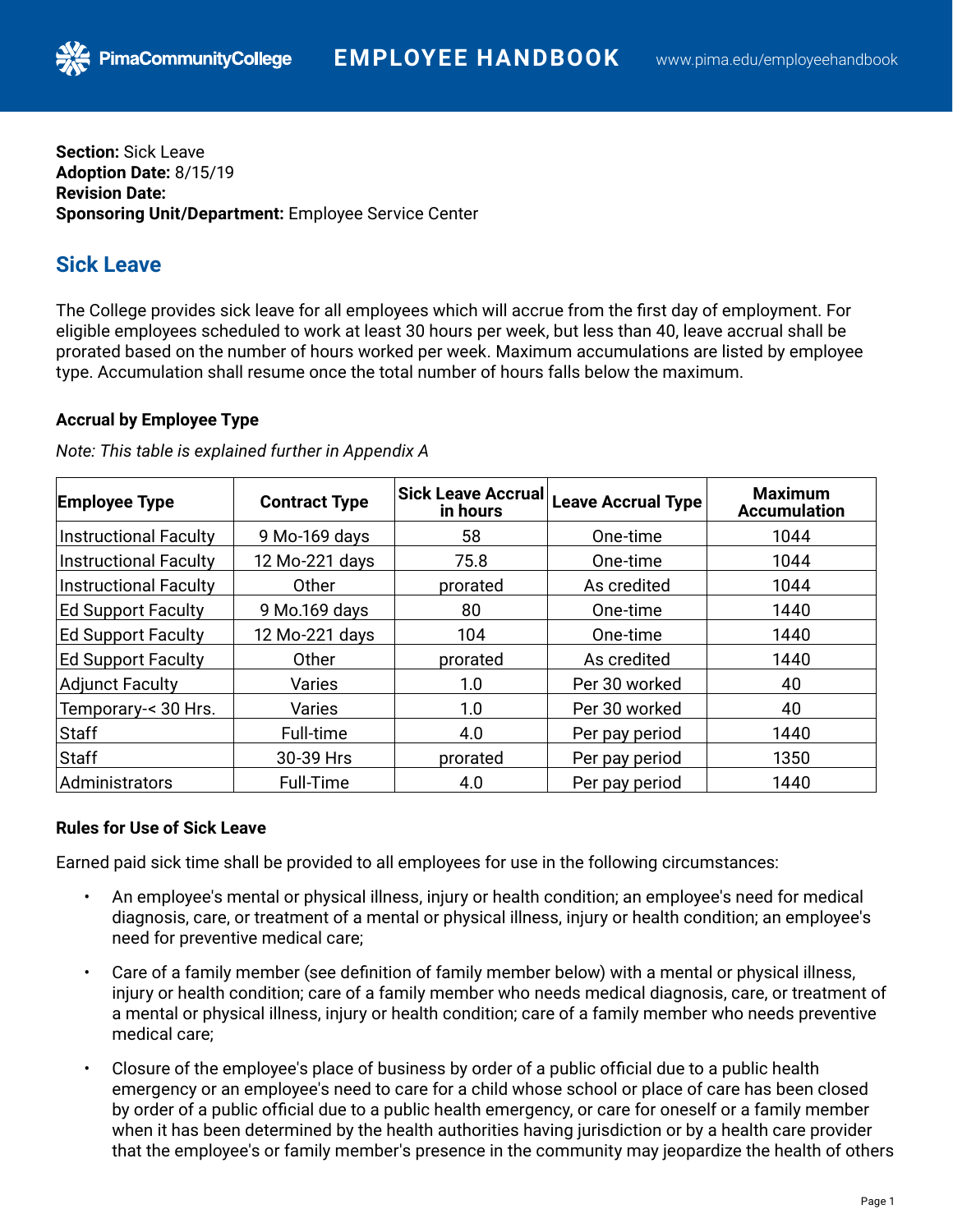

because of his or her exposure to a communicable disease, whether or not the employee or family member has actually contracted the communicable disease; or

**Domestic Violence**. The College authorizes absence necessary due to domestic violence, sexual violence, abuse or stalking, provided the leave is to allow the employee to obtain for the employee or the employee's family member:

- Medical attention needed to recover from physical or psychological injury or disability caused by domestic violence, sexual violence, abuse or stalking;
- Services from a domestic violence or sexual violence program or victim services organization;
- Psychological or other counseling;

**PimaCommunityCollege** 

- Relocation or taking steps to secure an existing home due to the domestic violence, sexual violence, abuse or stalking; or
- Legal services, including but not limited to preparing for or participating in any civil or criminal legal proceeding related to or resulting from the domestic violence, sexual violence, abuse or stalking.

Care of the employee's newborn child or placement of a child with the employee for adoption or foster care.

Sick leave may not be used as an alternative to annual leave.

## **Definition of Family member for purposes of Sick Leave**

- Regardless of age, a biological, adopted or foster child, stepchild or legal ward, a child of a domestic partner, a child to whom the employee stands *in loco parentis*, or an individual to whom the employee stood *in loco parentis* when the individual was a minor;
- A biological, foster, stepparent or adoptive parent or legal guardian of an employee or an employee's spouse or domestic partner or a person who stood *in loco parentis* when the employee or employee's spouse or domestic partner was a minor child;
- A person to whom the employee is legally married under the laws of any state, or a domestic partner of an employee as registered under the laws of any state or political subdivision;
- A grandparent, grandchild or sibling (whether of a biological, foster, adoptive or step relationship) of the employee or the employee's spouse or domestic partner; or
- Any other individual related by blood or affinity whose close association with the employee is the equivalent of a family relationship.

# **Accrual and Accumulation**

For all employees sick leave will accrue from the first day of employment.

Accrual rates vary by employee class.

An employee who, during the term of this policy handbook, retires from the College under the provisions of either the Arizona State Retirement System, Optional Retirement Plan, or the Public Safety Personnel Retirement System and, upon such retirement, has ten (10) or more continuous years of service as a regular employee with the College, shall be paid for unused accumulated sick leave days, in an amount equal to 75 percent of his/her daily rate of pay, to a maximum of \$100 per day, for a maximum of 100 days.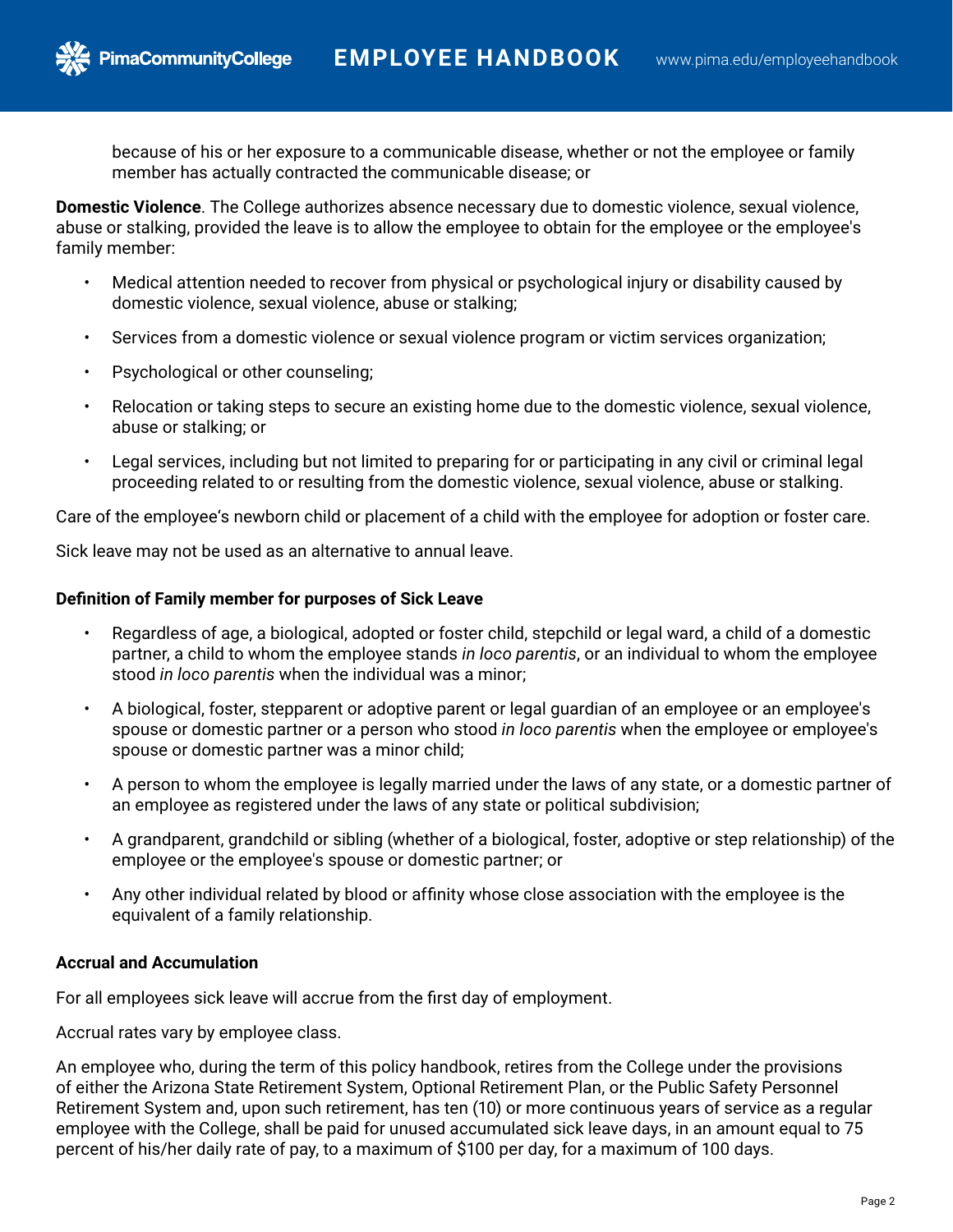The amount determined in the preceding paragraph shall be payable to the employee at the time of retirement as an adjustment to his/her final pay. This payment may be received only once, and is not available to employees discharged for cause.

## **Request, Use, and Reporting of Sick Leave**

**PimaCommunityCollege** 

- Employees are expected to notify their supervisor of their need for sick leave as early as reasonably possible, and no later than the start of their regularly assigned workday. Employees must provide such notice daily, unless otherwise arranged with the immediate supervisor. When necessary, an employee may have someone provide the notice on their behalf.
- Employees will provide sufficient notice to the supervisor of a scheduled medical or dental appointment(s) and, as reasonably as possible, schedule such appointments to cause the least disruption to the work unit.
- The supervisor must notify the Employee Service Center/Benefits office if the sick leave extends beyond five work days. ESC, along with the supervisor, shall manage the leave and return to work.
- ESC may require medical documentation for absences longer than 5 consecutive work days.
- When an employee has exhausted available sick leave, the employee may use accrued annual leave for a sick leave absence.
- If the employee is on a corrective or disciplinary action pertaining to abuse of sick leave, then supervisory approval prior to the use is required for the use of annual leave for sick leave.
- An employee may not use sick leave to extend their employment beyond their last day physically worked.
- Special request, reporting, and/or use instructions:

# **Adjunct Faculty**

Adjunct faculty shall use sick leave time to cover sick leave related absences. If this is unavailable, they will use leave without pay. Sick leave and unpaid leave is debited at designated hourly rate. In a fiscal year, up to 40 hours of sick leave use is allowed.

The employee must use web time entry for reporting all absence, and a separate timesheet is required for absence from each class/course taught. Web time entry uses time in 15-minute increments rounded up or down at 7.5 minutes. For example, the employee shall enter absence from a 50-minute class as .75 hours, and absence from a 70-minute class as 1.25 hours.

# **Temporary Employees**

Temporary employees will use web time entry for reporting sick leave use for regularly scheduled work. Web time entry uses time in 15 minute increments rounded up or down at 7.5 minutes.

## **Return to Work**

Employees' health and well-being is of great importance to the College, and the College seeks to maintain a working environment that is safe and healthy in all respects.

Nevertheless, accidents, on-the-job injuries, and personal illnesses affecting employees' ability to work will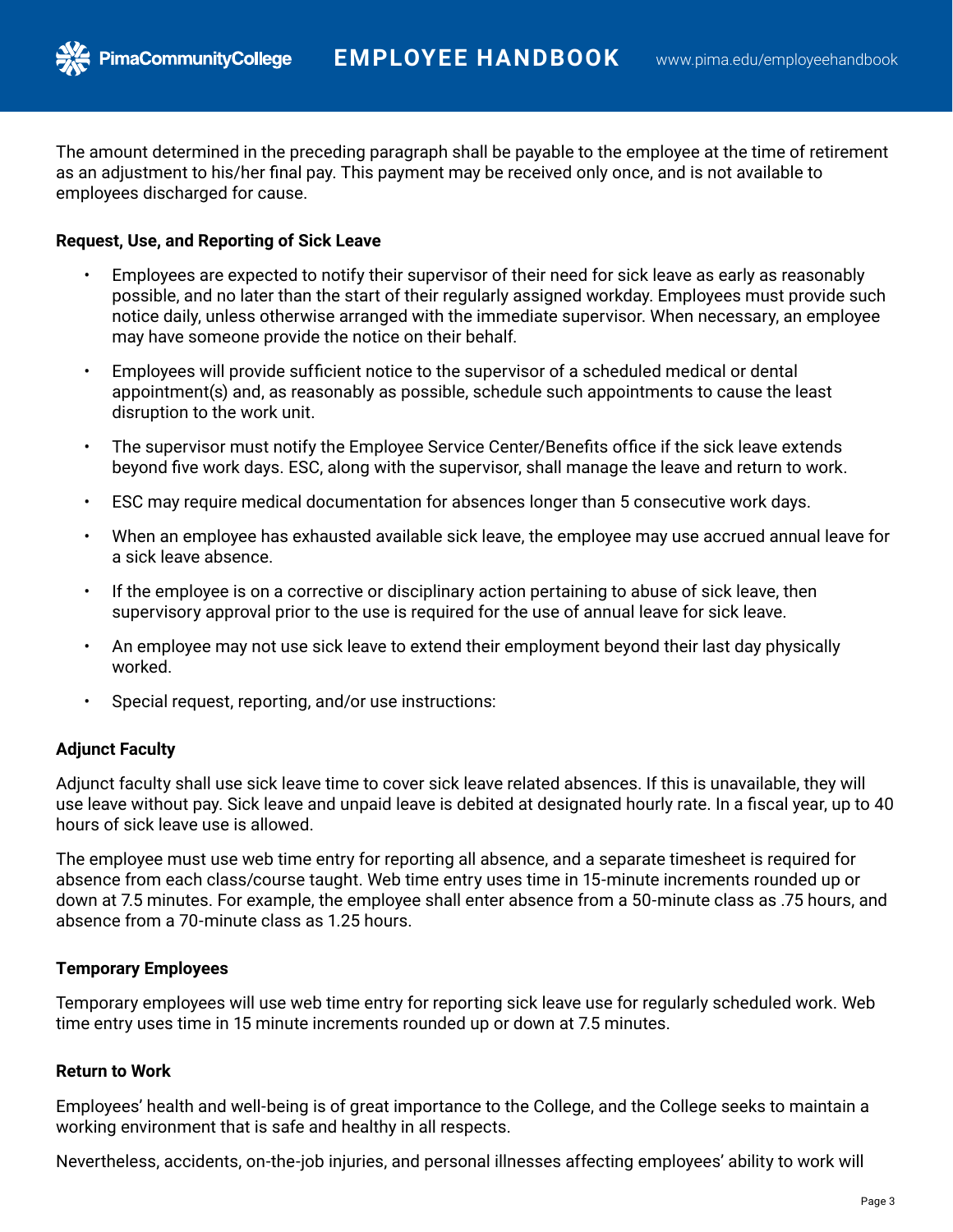inevitably occur, even in the safest and healthiest of workplaces. Employees are expected to report on-the-job injuries and to refrain from working while injured or ill.

The College has implemented a return-to-work ("RTW") process. The RTW process provides supervisors with direction on how to reintegrate Employees back into the workplace following medical leaves of absence and provides procedures to follow when returned employees exhibit signs of being unable to fully perform the duties and responsibilities of their positions. More information regarding the College's RTW process can be found here: [Administrative Procedure 2.02.03](https://pima.edu/about-pima/leadership-policies/policies/administrative-procedures/docs-ap-02/ap-2-02-03.pdf)

## **Medical Certification**

**PimaCommunityCollege** 

The employee's supervisor may request medical certification stating the employee was incapable of working and is now fit to resume work after three or more consecutive days of absence. To maintain confidentiality all medical certification and related documents are to be submitted and housed in the ESC. If the cause of such absence does not require the services of a physician, a written statement signed by the employee, setting forth the reason for the absence, may be required by the employee's supervisor.

If there is a pattern of sick leave use without supporting medical documentation,

the employee's supervisor may request medical certification stating the employee was incapable of working for less than three days of absence

## **Reinstatement of Sick Leave**

Upon return to employment within 9 months of the last day worked, the employee's sick leave balance (up to 40 hours maximum) will be reinstated and be available for immediate use.

Any temporary employee, including Adjunct Faculty, hired by the college into a full-time position will retain any accumulated sick leave accrued during the prior 9 months (up to 40 hours maximum).

# **Transfer of Sick Leave to Annual Leave**

By written request to ESC, employees may transfer up to 40 hours of sick leave to annual leave during the month of June, effective the following fiscal year. If the employee's regularly scheduled work week is less than 40 hours, the transfer of sick leave to annual leave is prorated accordingly. Transfer may be made as follows:

| <b>Hours of Sick Leave Used</b> | <b>Maximum Hours to Transfer</b> |  |  |
|---------------------------------|----------------------------------|--|--|
| $0 - 16$                        | 40                               |  |  |
| $17 - 24$                       | 32                               |  |  |
| 25-32                           | 24                               |  |  |
| $33 - 40$                       | 16                               |  |  |
| 41-48                           |                                  |  |  |

Employees must maintain a minimum balance of 40 sick leave hours in their sick leave account after transfer.

## **Compensation for Unused Accumulated Sick Leave**

An employee who retires from the College under the provisions of either the Arizona State Retirement System, Optional Retirement Plan, or the Public Safety Personnel Retirement System and, upon such retirement, has ten (10) or more continuous years of service as a regular employee with the College, shall be paid for unused accumulated sick leave days, in an amount equal to 75 percent of his/her daily rate of pay, to a maximum of \$100 per day, for a maximum of 100 days.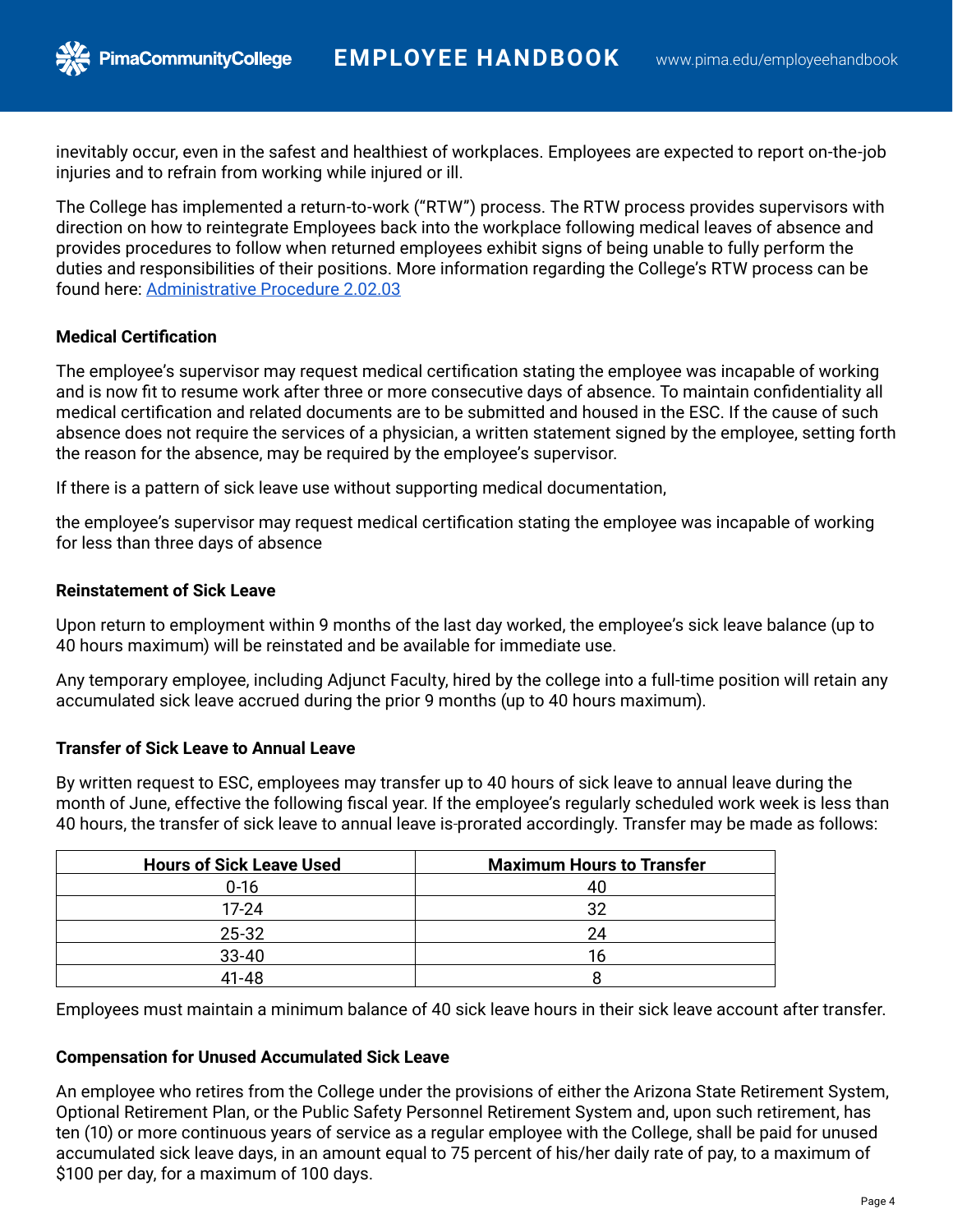The amount determined in the preceding paragraph shall be payable to the employee at the time of retirement as an adjustment to his/her final pay. This payment may be received only once, and is not available to employees discharged for cause. A full-time regular employee, with seniority date established on or after July 1, 1999, who separates from the College as a result of his/her death, shall be eligible for the sick-leave pay out provision (subject to the above criteria and maximum of ten-thousand dollars).

This benefit may be subject to change in accordance with ASRS rules.

**PimaCommunityCollege** 

# **Appendix A: 'Accrual By Employee Type' Table Explanation**

#### **Faculty**

- Each instructional faculty member on an academic year contract with 169 days of accountability is credited ten days (58 hours) of sick leave per year on September 1.
- An instructional faculty member who is on active leave status at the beginning of his or her contract year, but whose leave is exhausted prior to September 1, will be credited with 10 days (58 hours) on September 1 and may apply the leave retroactively.
- At the beginning of each fiscal year, educational support faculty members or 12-month instructional faculty on a contract with 221 days of accountability are credited 13 days (104 hours for educational support faculty or 75.8 hours for 12-month instructional faculty) of sick leave per year.
- Educational support faculty members on a contract with 169 days of accountability are credited ten days (80 hours) of sick leave per year on July 1.
- Faculty with non-standard days of accountability are credited hours proportionate to the number of accountable days of annual employment.
- Each faculty member may accumulate no more than 180 days (1044 hours for instructional faculty, 1440 hours for educational support faculty) of sick leave.

## **Adjunct faculty**

- Paid sick time is accrued at a rate of 1.0 hours per 30 hours worked.
- Each load hour is equivalent to 2.25 hours worked per week.
- Sick leave is credited per pay period based on equivalent contract hours worked that pay period times 1/30th.
- Sick leave calculation
	- To determine the hours of sick leave accrued, multiply 2.25 hours X the number of load hours X the number of weeks the class is offered, divided by 30
	- Example: An adjunct faculty member teaches a 3.0 load hour course in a traditional 16-week format. The calculation for accrued leave would be 2.25 hours X 3.0 load hours X 16 weeks, or 108. Divide 108 by 30. The accrued sick leave is 3.6 hours.